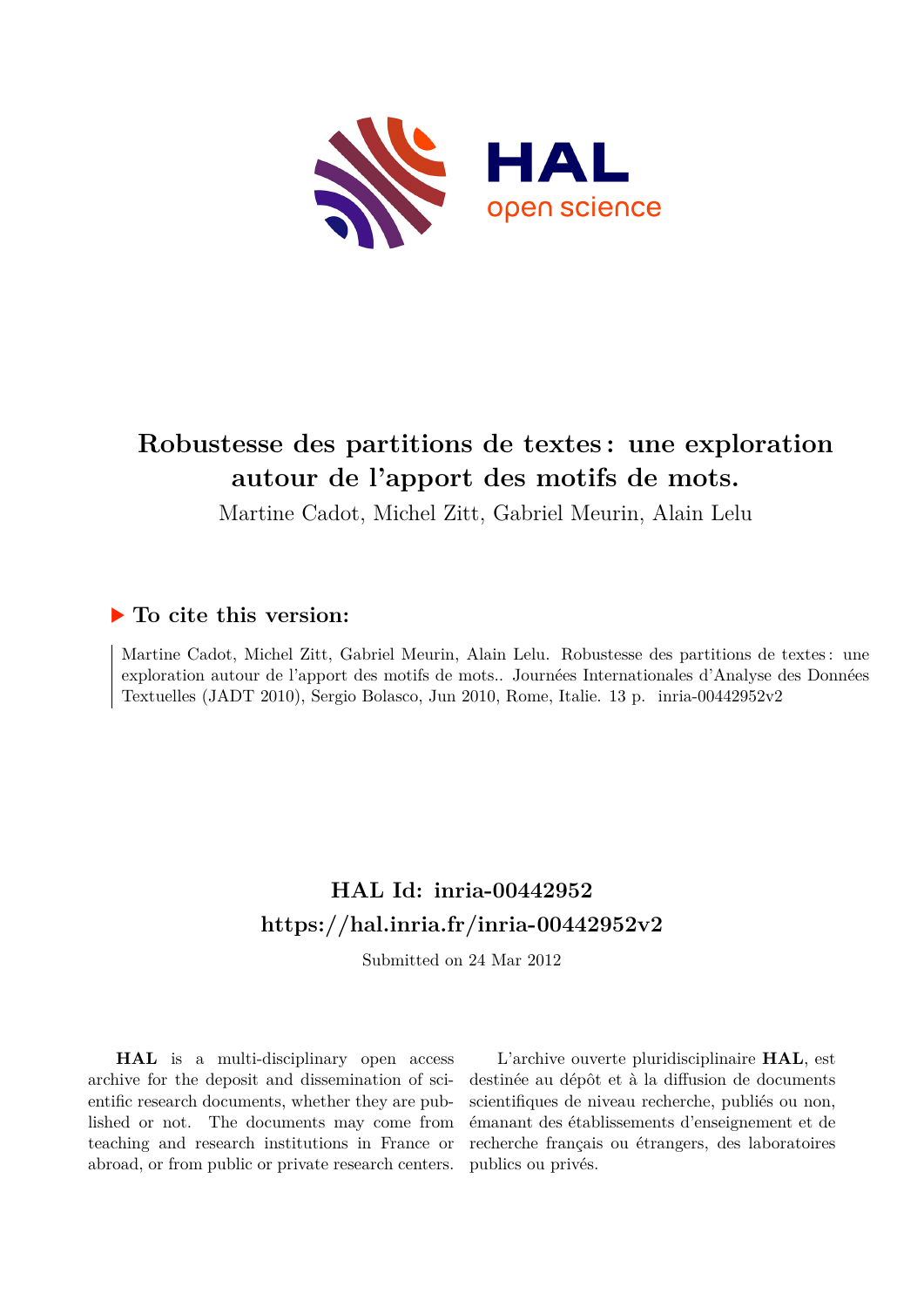## Robustesse des partitions de textes : une exploration autour de l'apport des motifs de mots.

Martine Cadot<sup>1</sup>, Michel Zitt<sup>2</sup>, Gabriel Meurin<sup>1</sup>, Alain Lelu<sup>1, 3</sup>

 $1$ LORIA – Campus scientifique – BP 239 – 54506 Vandoeuvre cedex – France <sup>2</sup>INRA SAE2 LERECO – Rue de la Géraudiere – BP 71627 – 44316 Nantes cedex - France  $3$ LASELDI, 30 rue Mégevand – 25030 Besançon cedex

#### **Abstract**

Text categorization may follow from an endogeneous origin, in the case of unsupervised classification, or from an exogeneous one when experts have tagged a sample of the corpus. In each case one may investigate the generalization potential of such categories. Trying to enhance a present categorization of scientific domains, we have indexed a significant sample of the Web of Sciences dealing with genomics, extracting lemmas and multiterms out of the abstracts. We first clusterized it into 50 categories, and we eventually submitted the resulting classes to the classic machine learning methodology, splitting the database into three sub-corpuses for training, adjusting the parameters, and validating. Our results on this 120 000 document database show that the best generalizing ability proceeds from using a compact and limited set of term itemsets rather than many simple terms, provided that those itemsets follow from our MIDOVA method for selecting and bringing to light the right complex Boolean combinations of initial binary variables.

#### Résumé

Les partitions d'ensembles de textes peuvent être d'origine endogène - provenir d'une classification non supervisée - ou exogène, par catégorisation a priori des textes par des experts. Dans les deux cas se pose la question du caractère généralisable des catégories qu'elles expriment. Dans le cadre de la recherche d'une meilleure catégorisation des domaines scientifiques, et à partir d'un extrait significatif de la base de référence Web of Science, nous avons appliqué la méthodologie classique de l'apprentissage automatique (sous-corpus distincts: apprentissage, ajustement, test) à une partition non supervisée du domaine de la génomique. Les résultats sur cet ensemble de 120 000 résumés d'articles font la preuve d'une qualité et d'une robustesse accrues quand on caractérise chaque partition, plutôt que par de simples termes, par des motifs de termes. Ces motifs spécifiques de chaque catégorie sont extraits par notre méthode Midova de sélection et détermination de liaisons complexes entre variables booléennes par "pulvérisation" des effectifs impliqués dans chaque relation n-aire.

Mots-clés : analyse de données textuelles, catégorisation de textes, validation, généralisation, robustesse de partition, classification, stabilité de classification, motifs de mots, nomenclature, requête Booléenne, expansion de requête.

#### 1. Introduction et problématique

Les études bibliométriques et scientométriques utilisent les « réservoirs » de millions de références bibliographiques que sont les bases de données scientifiques, comme le Web of Science (http://thomsonreuters.com/products services/science), Scopus (http://info.scopus.com), etc. pour observer et évaluer les mouvements des thématiques scientifiques et techniques; des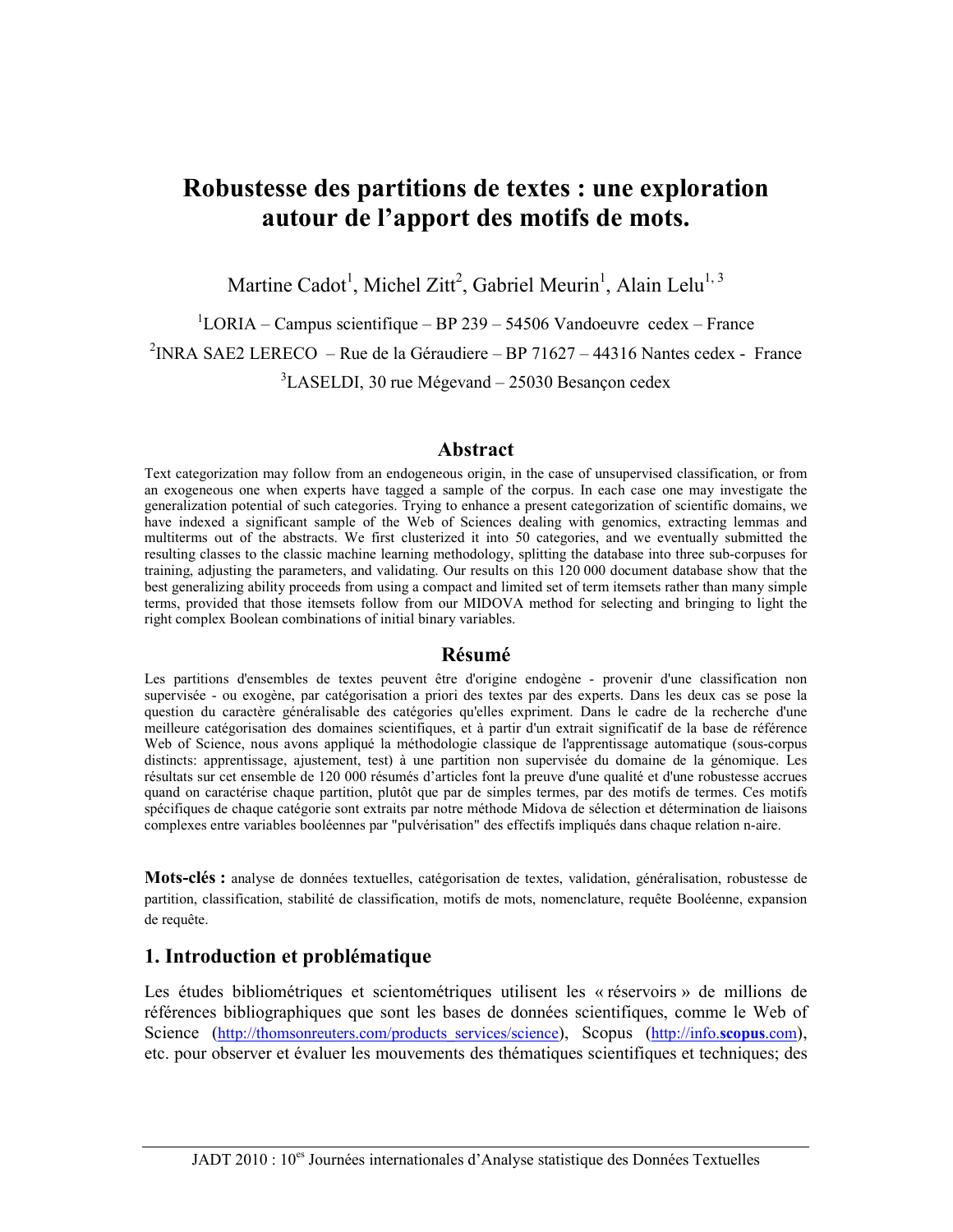indicateurs (http://www.obs-ost.fr/fr/l-offre.html) par nations, par domaine, par institution, et de plus en plus par laboratoire, voire par chercheur, en sont tirés, avec de forts enjeux collectifs et individuels. C'est dire à quel point la question du *contour* des catégories utilisées par ces indicateurs et ces études est stratégique, et fait l'objet d'une attention de plus en plus vigilante de la part de tous les acteurs impliqués, les contestations et polémiques portant souvent sur les limités des bases de données choisies et des domaines qu'elles définissent. On distingue souvent deux types de catégorisation, mais qui n'ont rien d'absolu :

- les nomenclatures, outils "macro" qui supposent un choix de stabilité temporelle à moyen terme. au moins à court terme. Les documents sont assignés aux catégories, soit manuellement, avec une assistance ordinateur possible, par des experts qui indexent chaque article de revue : c'est le modèle Pascal-INIST (http://www.inist.fr) par exemple ; soit par assignation en bloc, journal par journal, à des catégories définies comme des ensembles de journaux ou sections de journaux - c'est le modèle Thomson-Reuters pour le Web of Science. Dans ce dernier cas, la supervision est limitée à la refonte annuelle de la nomenclature de journaux.

- les classifications, outils "micro" qui visent en général une granulométrie plus fine - les thématiques ou fronts de recherche - et une imagerie dynamique des réseaux scientifiques. La stabilité des classes n'est pas un donné mais une caractéristique locale, vérifiée ou non. Les classifications sur les graphes de liens bibliométriques (relations lexicales, citations, copublications, etc.) sont automatisables et souvent non supervisées, en dehors des phases de validation. Notre problématique se situe dans le cadre de l'extraction automatique ou semiautomatique (Bassecoulard et al., 2007) de ces catégories : quelle validité, stabilité, pérennité attribuer à ces catégories ? Comment définir de la façon la plus condensée possible ces catégories et les attribuer à tout nouvel article, par exemple en se basant sur les mots du titre et du résumé, ou sur les citations recues ou émises ?

Notre démarche en ce sens a été résolument exploratoire : nous sommes partis d'un corpus réel de 120 000 résumés d'article du Web of Science portant sur le domaine de la génomique, dont les contours ont été obtenus par la méthode hybride "Citlex" (lexicale/citations) décrite dans (Zitt et al., 2006), l'application génomique s'étant opérée en interaction avec un panel d'experts du domaine (Laurens et al., 2008). Ce corpus a été segmenté en 50 sous-domaines de la génomique par la méthode de classification non-supervisée K-means axiales (Lelu, 1994), dont une des spécificités est d'accompagner l'attribution d'un article (décrit en l'occurrence par son résumé) à une classe par une valeur d'un indicateur de centralité de l'article dans cette classe.

Alors que la stabilité des résultats d'analyses factorielles a été étudiée par (Lebart, 2007) en exploitant statistiquement des données bruitées dérivées par bootstrap des données d'origine, nous avons choisi ici d'étudier la stabilité et le caractère général de notre partition selon la méthodologie classique utilisée en apprentissage automatique : 1) déterminer tout d'abord la fonction d'attribution des classes aux documents sur un sous-ensemble dit d'apprentissage 2) affiner ses paramètres sur un sous-ensemble dit de validation 3) enfin l'éprouver sur un  $3<sup>e</sup>$ ensemble dit de test. Nous présentons (sections 4 et 5) une combinaison originale de nos travaux antérieurs, en premier lieu en matière de création et sélection de nouveaux attributs créés par combinaisons Booléennes des attributs d'origine. : chaque classe se trouve décrite par une liste ordonnée et valuée de descripteurs anciens et nouveaux. On constate que pour l'ensemble des classes la taille totale des listes (obtenues à l'optimum du critère de qualité en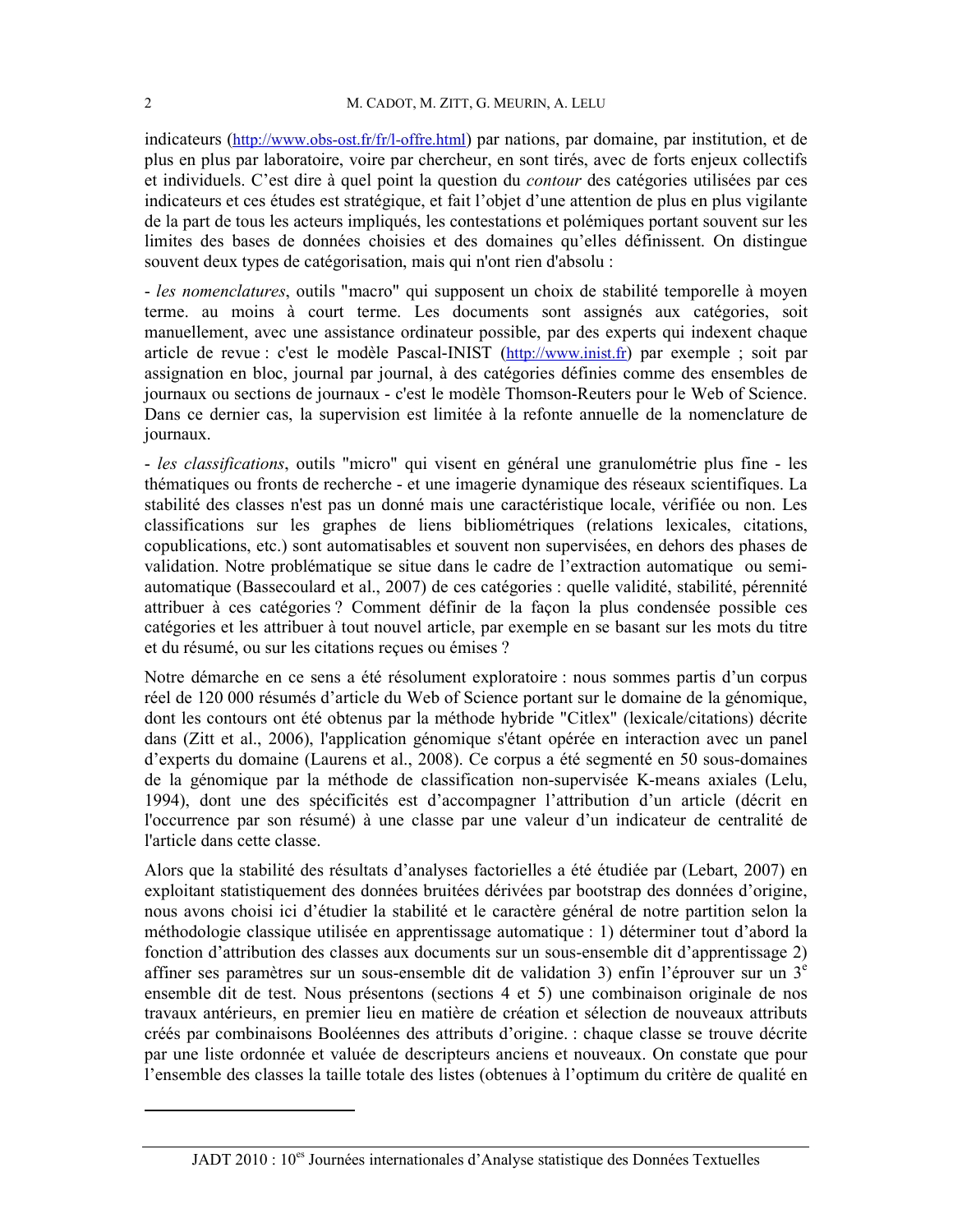généralisation) est d'un ou deux ordres de grandeur au dessous du nombre initial d'attributs. En second lieu (section 5) nous avons comparé, à nombre de descripteurs égal, nos résultats (obtenus par notre méthode au moyen de combinaisons non-linéaires d'attributs), à ceux obtenus avec des combinaisons linéaires de simples attributs d'origine (K-means Axiales) : il ressort clairement que compacité et performance en généralisation vont de pair.

## 2. Les données

Elles ont été recueillies dans le cadre du projet CSTG, soutenu par l'Agence Nationale de la Recherche, en 2007. Il s'agit d'un extrait de la base Web of Science, constitué d'« articles » et « lettres » publiés de 1999 à 2005. Un traitement en plusieurs étapes a été mis en œuvre :

- Une définition de la génomique a été établie par un groupe d'experts, ainsi qu'une liste des 26 revues « cœur » du domaine, transversale à plusieurs catégories Thomson, qui a permis d'extraire 15 900 documents. Aux yeux de l'ensemble des experts consultés, ce qui distingue la génomique, au sein de la génétique, est l'échelle de l'approche. La génomique est une approche à grande échelle et ne se focalise pas, contrairement à d'autres domaines de la génétique, au gène ou au petit groupe de gènes.

- Une requête lexicale a été établie, en premier lieu à partir de termes standards de la génétique (*dna, rna, ...*) spécifiés par des termes caractéristiques des études à grande échelle (large scale, high throughput, ...), en second lieu à partir de termes spécifiques de la génomique (genebank, metabolom\*, bioinformatic\*, ...). Ce qui a ajouté 36 600 documents au corpus.

- Un processus d'extension à partir des citations, selon la méthode définie dans (Zitt et al., 2006), a suggéré une nouvelle liste de documents, structurée selon deux indices de pertinence bibliographique, puis filtrée par les experts, ajoutant 67 200 documents au corpus précédent, dont la version définitive a atteint dès lors 119 700 documents.

Les titres et résumés de ce corpus ont été chargés dans l'environnement d'extraction de termes simples et composés et de catégorisation automatique NeuroNav (www.diatopie.com). Comparée à une extraction manuelle de termes pertinents, celle fournie par NeuroNav offre un rappel de l'ordre de 50%, suffisant compte tenu de la forte redondance présente, et une précision supérieure à 95% grâce à l'élimination des mots et termes composés à caractère syntaxique ou rhétorique *(encouraging results, ...)*. Seuls les substantifs et groupes nominaux ont été retenus. Après unification complémentaire de variantes de termes, puis suppression des termes de fréquences 1 et 2, ainsi que de quatre unitermes de très haute fréquence, la taille du vocabulaire s'est établie à 203 000 termes.

## 3. Centralités des lignes et colonnes d'une matrice binaire et de ses parties

*Notations*: majuscules et minuscules grasses pour les matrices et les vecteurs;  $X'$  est la transposée de X, matrice de I lignes et T colonnes. Les sommes en lignes et en colonnes de ses éléments  $x_{it}$  s'écrivent respectivement  $x_i$  et  $x_t$ , sa somme totale  $x_i$ .

### 3.1. Distance et cosinus distributionnels :

Une lignée ancienne de travaux [Matusita 1955] [Escofier 1978] [Domengès et Volle 1979] [Rao, 1995] s'est intéressée à ce que certains auteurs appellent distance distributionnelle et d'autres distance de Hellinger : il s'agit de la distance euclidienne, classique (équipondération des dimensions), entre les deux points t et t', de coordonnées les vecteurs  $z_t$  et  $z_t$ , situés sur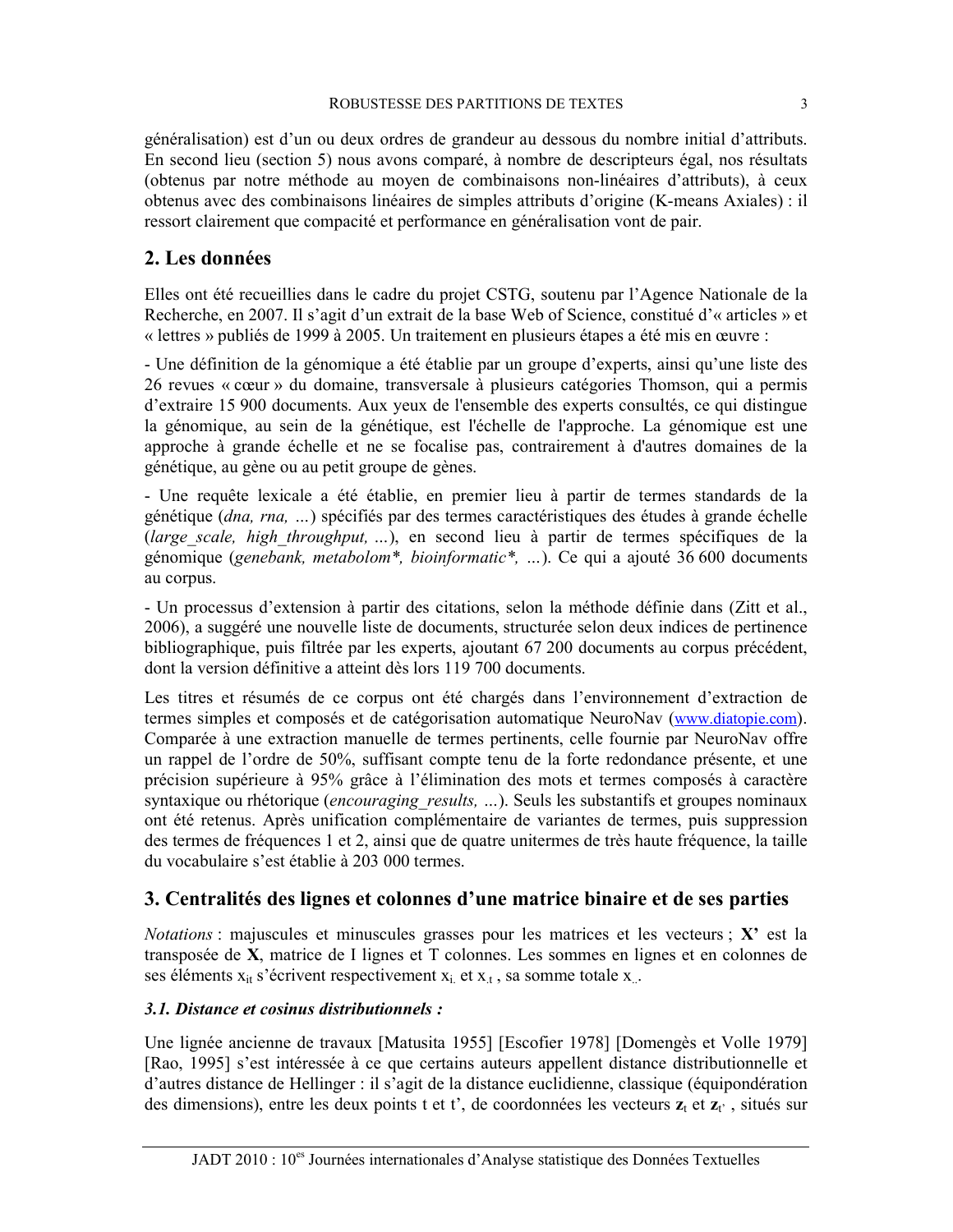l'hypersphère unité dans l'espace des I mots et représentant chacun une unité de découpage textuel, définis par la transformation suivante sur les données :  $\mathbf{z}_t : \{ \sqrt{(x_{it}/x_t)} \}$ 

où  $x_{it}$  désigne la fréquence du mot i dans le document t, et  $x_t$  le nombre total de mots du document t.

La distance distributionnelle  $Dd(t, t')$  entre les textes t et t' est donc :

 $Dd(t, t') = || z_t - z_t ||$  où  $|| . ||$  désigne la norme euclidienne d'un vecteur.

Cette distance est la longueur de la corde correspondant à l'angle  $(z_t, z_t)$  - égale au plus à 2 quand ces deux vecteurs normalisés sont opposés, égale à  $\sqrt{2}$  quand ils sont orthogonaux. Cette distance semble triviale et arbitraire en apparence (pourquoi cette normalisation insolite plutôt que la normalisation classique  $\{x_{it} / ||x_t|| \}$  ?), mais elle jouit de propriétés intéressantes :

- Contrairement à la distance du khi-deux utilisée en Analyse Factorielle des Correspondances (AFC), elle peut prendre en compte des vecteurs ayant des composantes négatives, propriété utile pour certains types de codage « symétriques » (comme Oui, Non, Ne sait pas) ou pour des tableaux de flux orientés – économiques, physiques, ...

- Elle est liée à la mesure du gain d'information de Renyi d'ordre ½ [Renyi 1966] apporté par une distribution  $x_a$  quand on connaît la distribution  $x_p$ :

$$
I^{(1/2)}(x_q/x_p) = -2 \log_2(\cos(z_p, z_q)) = -2 \log_2(1 - Dd^2/2)
$$

- Elle est particulièrement adaptée aux « données directionnelles » (Baneriee et al., 2005) que sont les données textuelles, pour lesquelles seuls sont pertinents les angles entre vecteurs

- Elle est rapide à calculer dans le cas des données textuelles, où les vecteurs  $x_t$  sont creux.

- et surtout Escofier et Volle ont montré qu'elle satisfaisait à la même propriété d'équivalence distributionnelle que la distance du khi-deux utilisée en AFC: si on fusionne deux descripteurs de mêmes profils relatifs, les distances entre les unités textuelles sont inchangées. En d'autres termes, dans le cas où les descripteurs sont des mots et les unités décrites des textes, cette propriété assure la stabilité du système des distances entre textes au regard de l'éclatement ou du regroupement de mots de distributions proches.

#### 3.2. Indicateurs de centralité spectrale pour les lignes et les colonnes

L'analyse factorielle sphérique (AFS) (Domengès et Volle, 1979), dans son option "différence par rapport au tableau nul", consiste à réaliser la décomposition aux valeurs singulières du nuage de points {  $z_t$  } pondérés par les sommes marginales  $x_t$ ; ou de façon duale (on montre que leurs valeurs singulières sont les mêmes) celle du nuage de points { $z<sub>i</sub>$ } pondérés par les sommes x<sub>i</sub>. Elle se passe donc dans les deux espaces de Hellinger duaux : l'hypersphère unité des lignes et celle des colonnes.

Soit  $X^{1/2}$  = U D V' la décomposition aux valeurs singulières de la matrice  $X^{1/2}$  des racines carrées des valeurs de X (ce sont les mêmes valeurs quand les données sont binaires). Les facteurs sphériques F et G (orthonormés) s'en déduisent :  $F = Dr^{-1/2} U D$ ;  $G = Dc^{-1/2} V D$ 

où Dr et Dc sont les matrices diagonales des sommes en lignes et colonnes de X. D'où la formule de reconstitution des données en AFS :  $X^{1/2} = Dr^{1/2}F D^{-1}G^2 Dc^{1/2}$ 

Et les formules de transition entre facteurs AFS :<br>  $\mathbf{F} = \mathbf{Dr}^{-1/2} \mathbf{X}^{1/2} \mathbf{D} \mathbf{c}^{1/2} \mathbf{G} \mathbf{D}^{-1}$ ;  $\mathbf{G} = \mathbf{D} \mathbf{c}^{-1/2} (\mathbf{X}^{1/2})' \mathbf{D} \mathbf{r}^{1/2} \mathbf{F} \mathbf{D}^{-1}$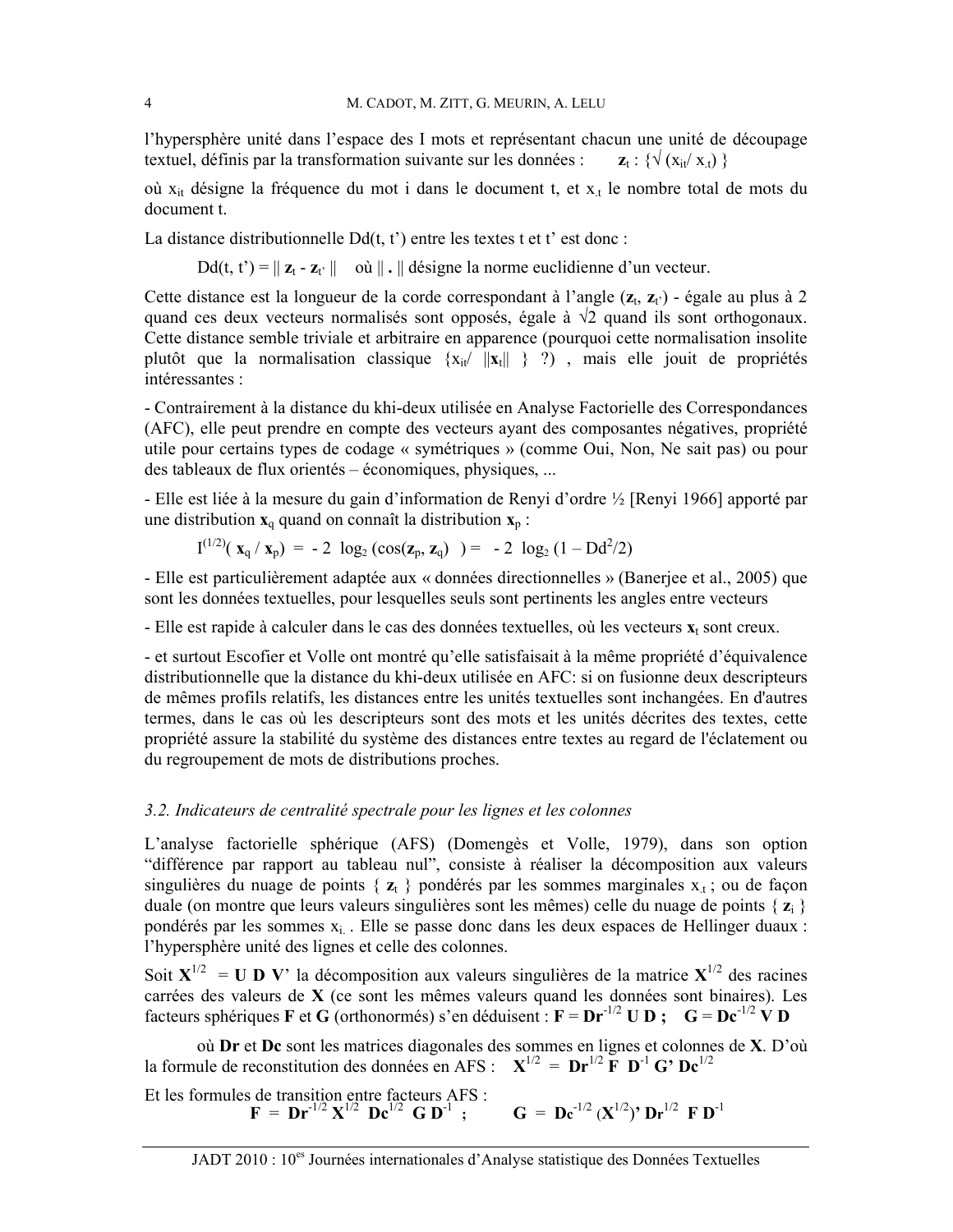Cette analyse est formellement proche de l'AFC, où une SVD est réalisée sur la transformée  $Q = Dr^{-1/2} X Dc^{-1/2}$ **O** de la matrice des données :

Ce qui mène à la décomposition :  $Q = U_{\text{afc}} D_{\text{afc}} V_{\text{afc}}'$ Et aux facteurs AFC :  $\mathbf{F}_{\text{afe}} = \mathbf{x}$ ..<sup>1/2</sup>  $\mathbf{Dr}^{-1/2}$  Uafe  $\mathbf{D}_{\text{afe}}$ ;  $\mathbf{G}_{\text{afe}} = \mathbf{x}$ ..<sup>1/2</sup>  $\mathbf{D} \mathbf{c}^{-1/2}$   $\mathbf{V}_{\text{afe}} \mathbf{D}_{\text{afe}}$ Et à la reconstitution des données :  $X = x^{-1}$  Dr Fafe Dafe<sup>-1</sup> Gafe' De

Alors que le premier facteur AFC est trivial (vecteur unitaire), il découle immédiatement de l'identité des vecteurs singuliers entre toute matrice  $Z$  et la matrice  $Z'Z$  qui en dérive que le l<sup>er</sup> facteur AFS est le même que celui de la matrice carrée des cosinus entre lignes  $X^{1/2}$  Dc<sup>-1</sup> ( $X^{1/2}$ )<sup>2</sup> qu'on peut interpréter comme la matrice d'adjacence du graphe valué que forment les lignes entre elles. Les valeurs des lignes pour ce premier facteur peuvent donc être interprétées comme les centralités « spectrales » (Brandes et Cornelsen, 2003) des nœuds de ce graphe; et de façon duale pour les centralités des colonnes. Ainsi des vecteurs-lignes angulairement proches de nombreux autres, centraux dans le graphe, auront une valeur forte de cet indicateur, indépendamment des valeurs de leurs composantes dans l'absolu, et les vecteurs-lignes isolés, périphériques, auront une valeur faible.

#### 3.3. Extension aux catégories d'une partition

Le calcul des centralités décrit ci-dessus peut être appliqué à chacune des K partitions d'un ensemble de vecteurs, représentant par exemple des sous-ensembles de textes homogènes, comme dans notre exemple d'application. Dans ce dernier cas, la méthode de clustering qui a été choisie, les K-means axiales, utilise précisément les indicateurs de centralité décrits cidessus comme critères d'attribution d'un individu (ici, un résumé d'article) à un cluster; géométriquement, cet indicateur représente le cosinus entre le vecteur-document et le vecteuraxe de cluster, et comme ces vecteurs sont unitaires, il représente la projection du premier sur le deuxième. Le maximum des projections sur les 50 axes de cluster détermine le cluster d'appartenance. Nous exposerons en section 5 comment nous avons testé le caractère généralisable de nos 50 segments de matrice à partir de tout ou partie de ces descripteurs.

Pour tester ce caractère dans le cas où la partition est établie sur des critères exogènes au corpus, nous avons recueilli la totalité des 68 000 résumés d'un mois de WoS (toutes disciplines) dans la période 1999-2005, et marqués les 916 appartenant au domaine génomique inclus dans notre premier corpus, ensemble défini par une procédure complexe supervisée par des experts. Mais la disproportion entre le nombre des documents des deux classes, et la taille insuffisante de l'extrait "genomique" de l'échantillon au regard de son nombre d'attributs, nous a empêché d'appliquer dans un délai raisonnable la méthodologie classique de l'apprentissage. Ce travail fait partie de nos perspectives.

#### 4. Décomposition MIDOVA d'une matrice binaire

#### 4.1. Contexte et motivation

Nous nous plaçons dans le cas d'une relation R entre deux ensembles, un ensemble S d'individus (ou sujets, instances, transactions) s<sub>i</sub>, et un ensemble V de variables binaires (ou attributs, propriétés)  $v_i$ . Dans notre cas, les individus sont des textes, et les variables sont les termes qu'ils contiennent ou non. Selon les diverses sources de données, la relation binaire R est fournie sous forme de listes – liste des termes des textes – ou sous forme d'un tableau avant pour lignes les individus, pour colonnes les variables, avec la valeur 1 à l'intersection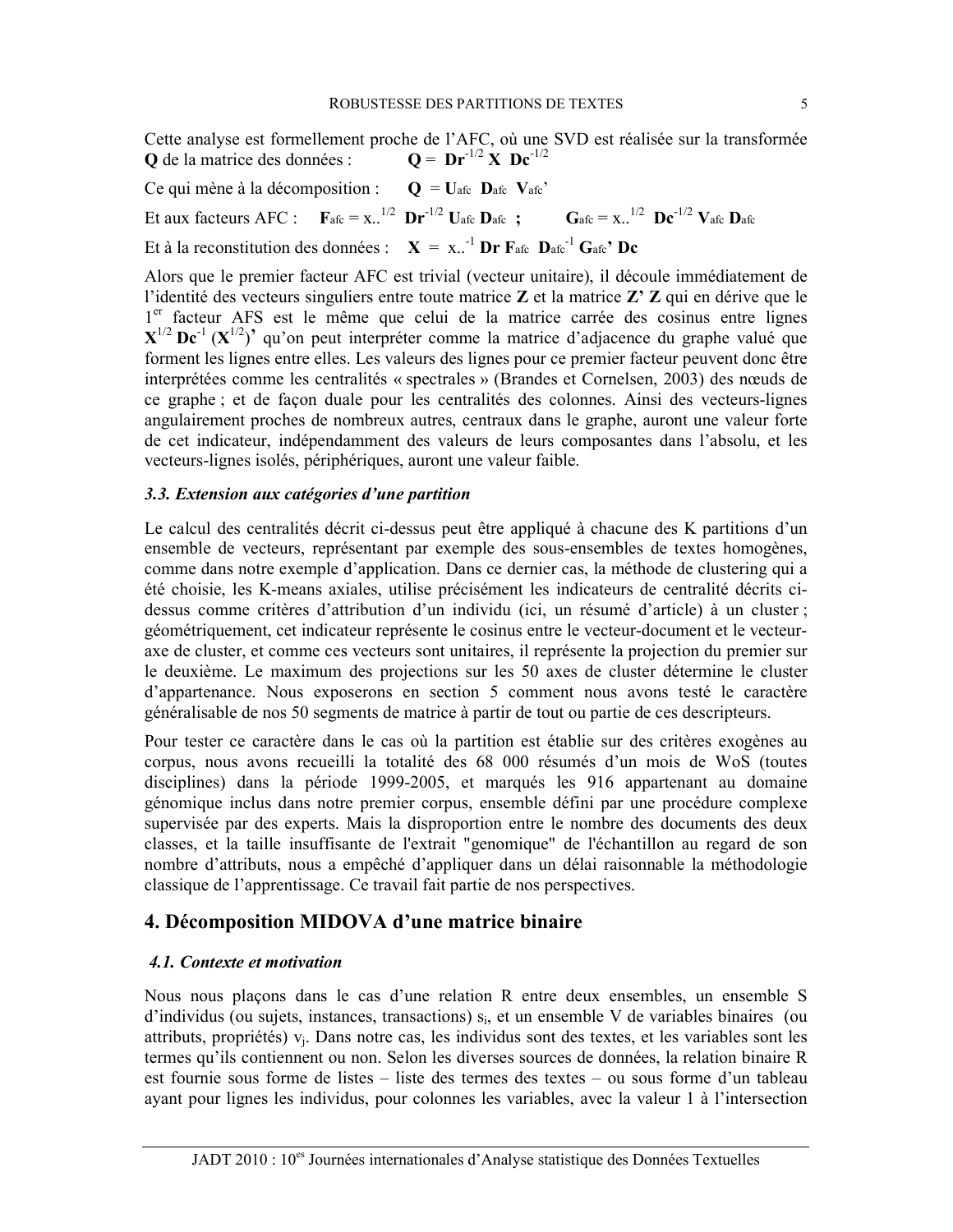de la ligne i et de la colonne j si l'individu  $s_i$  possède la propriété  $v_i$  – le texte i contient le terme  $i - e t$  la valeur 0 dans le cas contraire. Avec MIDOVA, nous proposons une autre écriture de la relation R, sous forme d'une liste de relations entre variables de l'ensemble V. Dans cette écriture, l'ensemble S a disparu, les individus étant remplacés par les liens qu'ils ont tissés entre les variables à travers la relation R. Plus les liens tissés sont nombreux et forts, moins il y a de relations dans la liste, et moins elles impliquent de variables. Le nombre de composants de la liste varie ainsi entre p et  $2^p$ , où p est le nombre de variables de V. Le premier cas correspond à la liaison la plus forte qui puisse exister : tous les individus sont semblables, du moins pour ces variables qui deviennent des constantes (0 pour tous les individus, ou 1 pour tous), et la connaissance de la valeur de chaque variable suffit à définir R. Le second cas correspond à la liaison la plus faible qui puisse exister entre les variables : la connaissance des valeurs d'un individu pour k variables ne permet pas de deviner la valeur pour une  $k+1$ <sup>ème</sup> variable, et ceci pour tout k. Le nombre maximum  $2^p$  de relations ne peut toutefois être atteint que si le nombre d'individus N est supérieur à  $2^p$ . Entre ces deux extrêmes, le nombre d'éléments de la décomposition de R peut varier énormément, mais généralement le nombre de variables de chacun de ses éléments reste raisonnable. Un paramètre de MIDOVA permet de choisir le niveau d'approximation que l'on souhaite. Si on n'autorise aucune approximation la reconstitution de la relation R de départ est exacte à une renumérotation des individus près. Plus la tolérance est grande, plus la liste est petite, et moins il y a de variables dans ses éléments, mais plus la reconstitution de la relation R de départ est approximative.

#### 4.2. Principes et méthode

La représentation MIDOVA (Cadot 2006) s'appuie sur le concept statistique de "table de contingence" entre deux variables a et b (pour une vue d'ensemble, cf. Morineau 1996), généralisée en une "hyper-table de contingence" pour plus de deux variables. La table de contingence classique est formée de quatre cellules (pour les variables booléennes) dans lesquelles se répartissent la totalité des N individus selon leurs valeurs dans la paire de variables  $\{a,b\}$ . Les quatre valeurs possibles de la paire sont a=1 et b=1, a=1 et b=0, a=0 et  $b=1$ , et a=0 et  $b=0$ , notées plus rapidement ab, ab, ab, ab. On peut voir dans la figure 2 un exemple de table de contingence montant la répartition de 100 individus en 20, 6, 14 et 60 selon les 4 valeurs de la paire  $\{a,b\}$ . Pour 3 variables, il y a deux fois plus de valeurs, et la table de contingence contient  $2<sup>3</sup>$  cellules disposées dans un cube. Chaque nouvelle variable double le nombre de cellules de la table de contingence. Comme la somme de toutes les cellules d'une table de contingence est N, le contenu des cellules est en moyenne de plus en plus petit, et il apparaît de plus en plus de cellules vides. Notons que nous pouvons étendre également la notion de tableau de contingence de dimension k à des valeurs de k inférieures à 2 (voir figure 1), une table de dimension 1 ayant deux cellules et correspondant à une seule variable, comme "a" (effectifs de a et  $\overline{a}$ ) ou "b", la table de dimension 0 ayant une seule cellule qui contient le nombre total d'individus et correspond à un ensemble vide de variables.

La propriété sur laquelle s'appuie la décomposition MIDOVA est la suivante : une table de contingence de dimension k exprimant une relation entre k variables n'a qu'un « seul degré de liberté » si on connaît toutes les tables de contingence de dimension k-1 correspondant à toutes les combinaisons de k-1 variables parmi les k variables. De plus c'est une « liberté sous contraintes ». Cette propriété est illustrée dans les figures 1 et 2.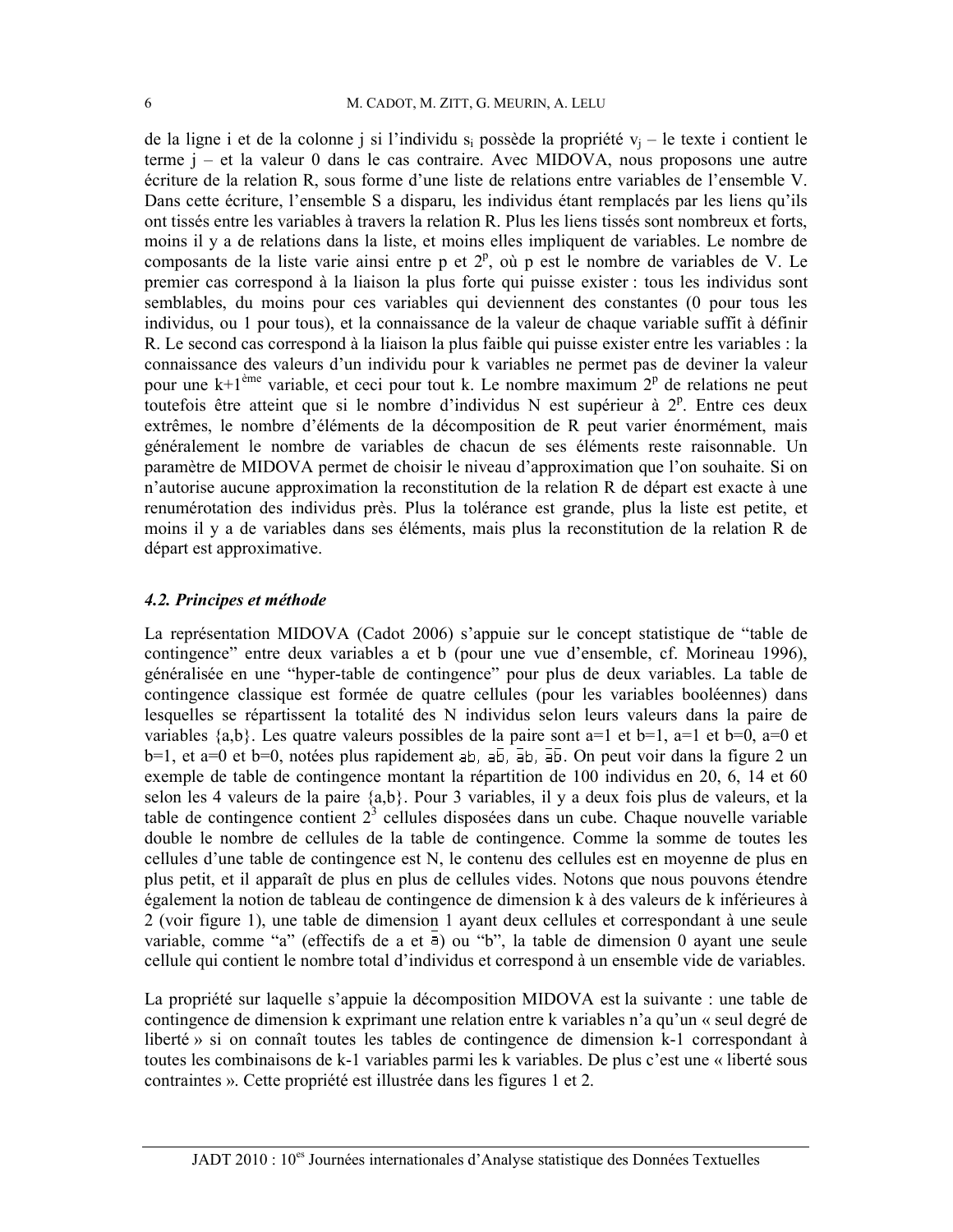

Figure 1. Création d'une table de contingence de dimension 2 à partir de celles de dimensions inférieures

Dans la figure 1, on peut voir qu'une fois connu le contenu "x" d'une cellule de la table de contingence de (a,b), le contenu des trois autres cellules s'obtient à partir de cette valeur "x" et des valeurs des tables de contingence de (a) et de (b), et "x" ne peut pas prendre de valeurs en dehors de l'intervalle [0,26]. Dans la figure 2, on fait de même avec la table de (a, b, c) connaissant celles de (a, b), (a, c), (b, c), et on remarque que x est astreint à prendre ses valeurs dans l'intervalle [0,6].



Figure 2. Création d'une table de contingence de dimension 3 à partir de celles de dimensions inférieures

Il découle de cette propriété les conséquences suivantes : en premier lieu la connaissance d'une seule cellule des  $2^p$  tables de contingence (une par sous-ensemble de variables de V) suffit à décrire la relation R. On choisira pour chaque ensemble de variables l'effectif correspondant à leurs valeurs toutes égales à 1. Par exemple, si x=0 dans la figure 2, la relation entre a, b et c est entièrement décrite par  $\varnothing$  (100), a(26), b(34), c(64), ab(20), ac(19),  $bc(24)$ , abc $(19)$ . Ensuite, dès qu'une table de contingence liant k variables contient une cellule vide, toute variable ajoutée à ces k variables débouche sur une table qui n'a plus aucun degré de liberté : l'effectif total N se distribue entre les  $2^k$  cellules de la table d'une seule façon possible qui peut se déduire des tables de dimensions inférieures par un raisonnement algébrique. Il est alors inutile de faire figurer dans la décomposition de la relation R d'autres composants contenant ces k variables. Par exemple, si R contient les 3 variables a, b et c de la figure 2 avec  $x=0$ , une des 8 cellules de la table (a, b, c) étant nulle, la relation (a, b, c) figurera dans la décomposition MIDOVA de R, mais aucune relation de plus de trois variables contenant a, b et c ne figurera dedans. Enfin quand l'effectif N est distribué dans les  $2^k$  cellules d'une table de contingence de dimension k, si N<2<sup>k</sup> alors une cellule au moins est vide, et aucune table de dimension supérieure à k ne sera créée. Aussi le nombre maximal de variables dans un composant de R est égal à  $log_2(N)+1$ .

MIDOVA est un algorithme par niveau, dérivé de l'algorithme « A priori » d'Agrawal (Agrawal et al., 1999), pour lequel les sous-ensembles de variables de V sont appelés « motifs », et le « support » d'un motif est le contenu de la cellule de la table de contingence correspondant à toutes les variables simultanément vraies, cellule que nous avons choisie également dans la représentation MIDOVA de R. Le paramètre essentiel de notre algorithme est le « reste », qui évalue pour chaque motif sa capacité à créer des sur-motifs « inattendus » avec d'autres variables. En fixant le seuil de reste à 1, on obtient une décomposition exacte de R telle que décrite précédemment. Cette décomposition est unique et permet de reconstituer R aux numéros d'individus près. On peut aussi imposer un seuil de reste plus élevé, pour obtenir une décomposition de R plus approximative, mais moins sensible aux valeurs aberrantes, extrêmes, qu'elles soient dues aux erreurs de saisie, de mesure ou au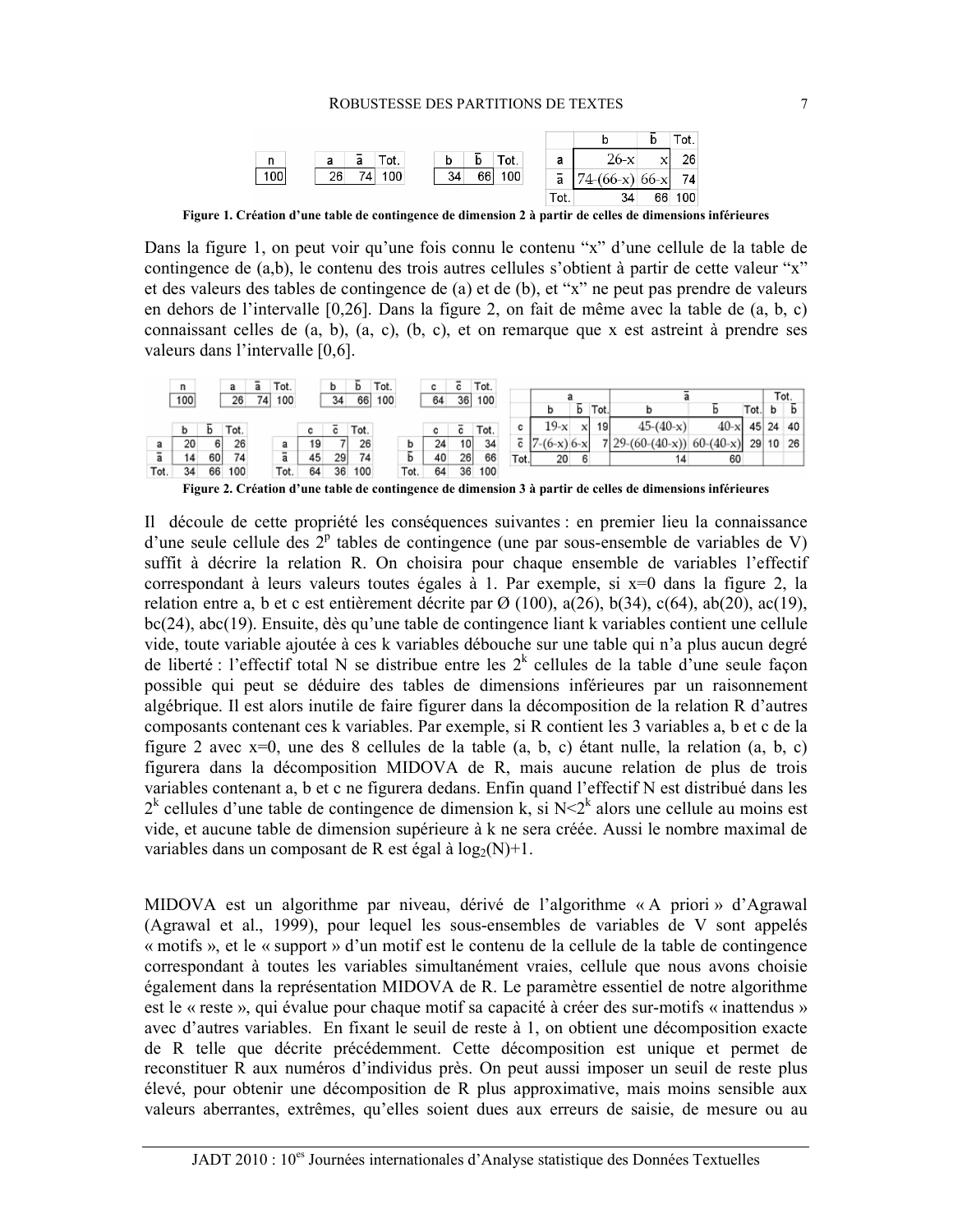hasard. Un seuil de support supérieur à 0 peut également être choisi, pour les mêmes raisons. Dans la partie suivante, nous appliquons cette méthode sur un dixième de nos données, soit (12 019 résumés d'articles en génomique tirés au hasard), contenant 95 722 termes différents.

#### 4.3. Applications de MIDOVA aux données

Nous appliquons l'algorithme décrit dans (Cadot 2006) avec un seuil de reste et de support de 10. Les résultats se trouvent dans la partie gauche du tableau 1 (5 premières colonnes). À l'étape 1, on crée les 1-motifs, qui sont tout simplement les termes. Il y en a 6112 de support supérieur ou égal à 10, c'est-à-dire présents dans au moins 10 textes. Puis on crée les 2motifs. On en trouve 95 936 de support >=10, comportant 4736 termes différents. Parmi ceuxci 92 827, comportant 3749 mots, sont de reste  $\geq$ =10, et vont permettre de construire les 3motifs, et 94 000 restent pour interprétation après nettoyage (on a enlevé les motifs comportant un terme composé et l'un de ses composants).

|   | Nombre de<br>termes dans<br>les k-motifs |                      | Nombre de k-motifs générés<br>(supp et reste $>=10$ ) |             |          |              | Nombre de k-motifs<br>significatifs d'un nombre<br>« nbcl » de clusters |           |              | Nh total de<br>motifs<br>significatifs |  |
|---|------------------------------------------|----------------------|-------------------------------------------------------|-------------|----------|--------------|-------------------------------------------------------------------------|-----------|--------------|----------------------------------------|--|
|   | k                                        | Étape Étape<br>$k+1$ | Étape k                                               | Etape $k+1$ | Nettoyés |              | $nbcl=0$                                                                | $nbc = 1$ | $nbc$   $>1$ | pour les 50<br>clusters                |  |
| 1 | 6112                                     | 6112                 | 6112                                                  | 6112        |          | 6112         | 1344                                                                    | 2118      | 2650         | 10599                                  |  |
| 2 | 4736                                     | 3749                 | 95936                                                 | 92827       |          | 94000        | 18825                                                                   | 40398     | 34777        | 130257                                 |  |
| 3 | 2216                                     | 1994                 | 228745                                                | 216857      |          | 228205       | 33975                                                                   | 109725    | 84505        | 307190                                 |  |
| 4 | 1063                                     | 953                  | 174317                                                | 152145      |          | 174041       | 17241                                                                   | 90761     | 66039        | 237209                                 |  |
| 5 | 468                                      | 450                  | 52114                                                 | 44849       |          | 52059        | 2655                                                                    | 28660     | 20744        | 73427                                  |  |
| 6 | 195                                      | 133                  | 6804                                                  | 2753        |          | 6798         | 71                                                                      | 3933      | 2794         | 9913                                   |  |
|   | 40                                       | 21                   | 118                                                   | 10          |          | 118          | $\theta$                                                                | 83        | 35           | 160                                    |  |
| 8 |                                          |                      | 0                                                     | 0           |          | $\mathbf{0}$ |                                                                         |           |              |                                        |  |
|   |                                          | Totaux               | 557342                                                | 515553      |          | 561333       | 74111                                                                   | 275678    | 211544       | 768755                                 |  |

Table 2. A gauche les k-motifs créés par Midova, à droite ceux qui sont jugés significatifs pour des clusters.

On a ainsi extrait d'un dixième des données une description approximative de la relation entre les textes et les termes. Elle est formée de 561 333 motifs d'au plus 7 termes chacun. Nous cherchons maintenant parmi ces k-motifs ceux qui sont significatifs de chaque cluster. Pour cela nous utilisons un test de randomisation (Manly 1997). Chaque motif est distribué aléatoirement dans le nombre de textes (du dixième des données) dans lequel il figure, et son support est ainsi réparti entre les divers clusters. Cette opération est recommencée cent fois de façon indépendante et permet de construire un intervalle à 99% de confiance du support attendu de ce motif pour chaque cluster en cas d'affectation au hasard de ce motif aux clusters. Si le support du motif pour un cluster est supérieur à la borne supérieure de l'intervalle, il est alors jugé significatif du cluster. Dans la figure 3, on a représenté pour chaque valeur de k la proportion de k-motifs significatifs de 0, 1, ..., 15 clusters. On voit que plus k augmente, plus la proportion de k-motifs n'étant significatifs que d'un seul cluster augmente (hachures obliques), alors que diminue celle des k-motifs significatifs d'aucun cluster. Au vu de ces premiers résultats, la capacité de classement des motifs semble plus élevée pour les motifs les plus longs. Chaque k-motif extrait est en moyenne significatif de 1 à 2 clusters. On a indiqué dans la partie droite du tableau combien les motifs de chaque niveau génèrent de motifs significatifs d'aucun cluster, d'un seul cluster, ou de plus d'un cluster, et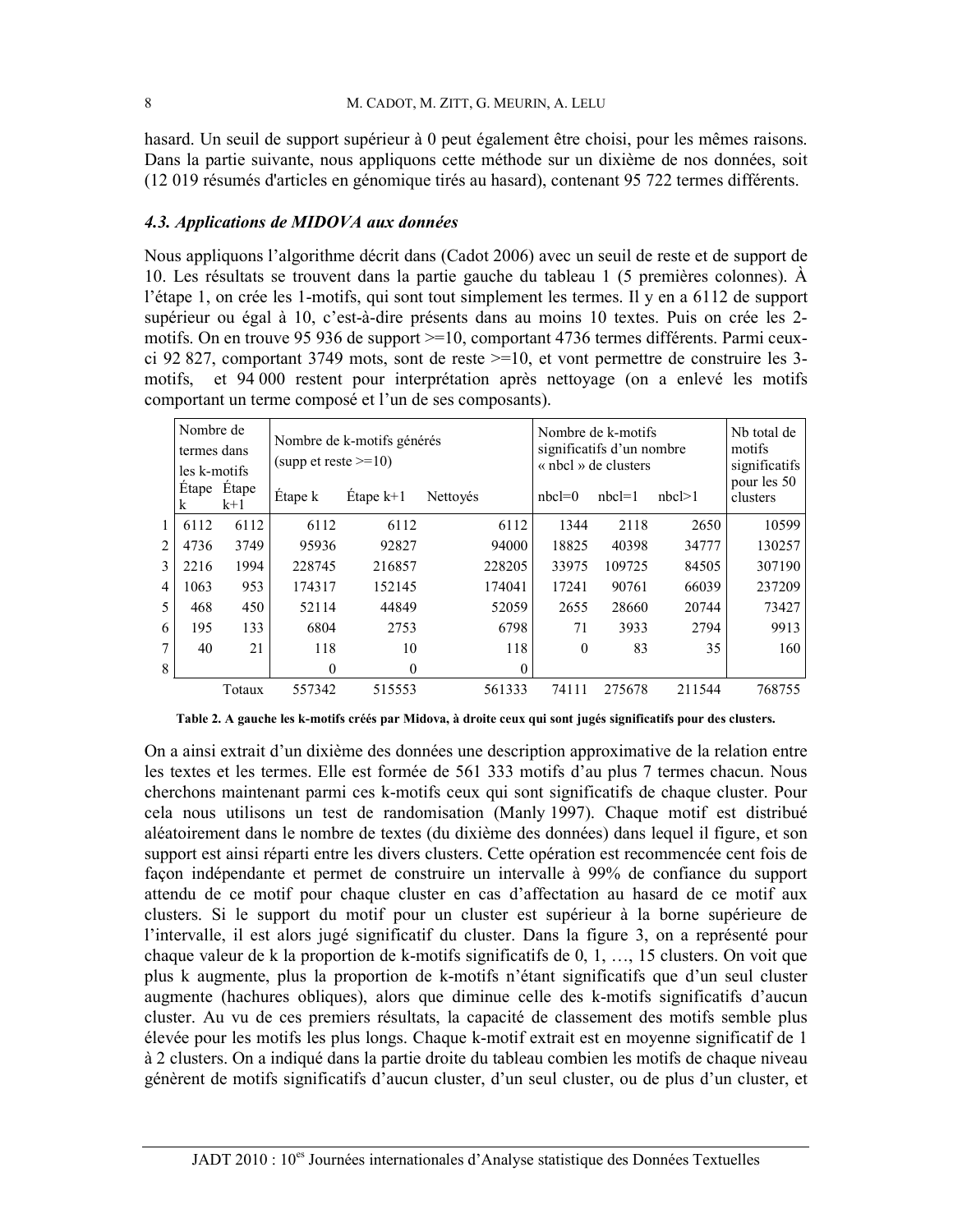en dernière colonne le nombre de motifs significatifs de clusters qui en résultent. Le total est de 768 755 motifs significatifs comportant de 1 à 7 termes.

### 5. Comparaison des apprentissages à partir des p-motifs significatifs, vs. attributs d'origine centraux

La phase d'apprentissage décrite précédemment a fourni une liste de motifs significatifs des clusters à partir d'un ensemble d'entraînement constitué d'un dixième seulement des textes. Nous sommes passés ensuite à une phase d'évaluation, visant à mesurer le pouvoir de discrimination de cette liste de motifs sur le reste du corpus. Nous avons procédé en plusieurs étapes : tri de la liste des motifs, puis pour chaque texte, recherche des motifs pris selon l'ordre de la liste, calcul du cluster le plus probable selon les motifs trouvés, confrontation



Figure 3. Répartition des k-motifs selon le nombre de clusters dont ils sont significatifs

avec le cluster véritable du texte, évaluation de la qualité globale de prédiction pour chaque cluster et chaque dixième de corpus. Chaque étape dépend de plusieurs paramètres qui ont été ajustés lors d'une phase d'ajustement en confrontant les résultats des huit dixièmes du corpus, l'évaluation finale étant donnée sur le dernier dixième. Puis nous avons comparé les résultats de cet apprentissage à ceux obtenus à partir des attributs d'origine centraux.

#### 5.1. Tri de la liste des motifs

Pour chaque motif M significatif d'un cluster C on a réparti les documents de l'ensemble d'entraînement en 4 parties : (a) nombre de documents de C contenant M, (b) de C ne contenant pas M, (c) en dehors de C contenant M, (d) en dehors de C ne contenant pas M. Avec ces quatre nombres, nous avons calculé la force du lien entre M et C par un indice de spécificité. Parmi la trentaine d'indices testés, l'indice qui s'est avéré le plus performant en terme de qualité de généralisation dans la phase d'ajustement est l'indice d'Ochiaï  $a/\sqrt{(a+b)(a+c)}$ , corrigé de l'éventuelle nullité du dénominateur. La liste de motifs a alors été triée selon les valeurs décroissantes de cet indice.

#### 5.2. Estimation du cluster d'appartenance d'un document

Pour ce document, le degré d'appartenance estimé pour chaque cluster est initialisé à 0. On a pris les X premiers motifs de la liste, et on a pris en compte chaque motif trouvé dans le document par une mise à jour du degré d'appartenance estimé pour le cluster correspondant. Celle-ci comportait deux étapes : calcul d'une valeur mesurant l'adéquation relative entre le motif et le cluster, prise en compte de cette valeur pour modifier le degré d'appartenance. Le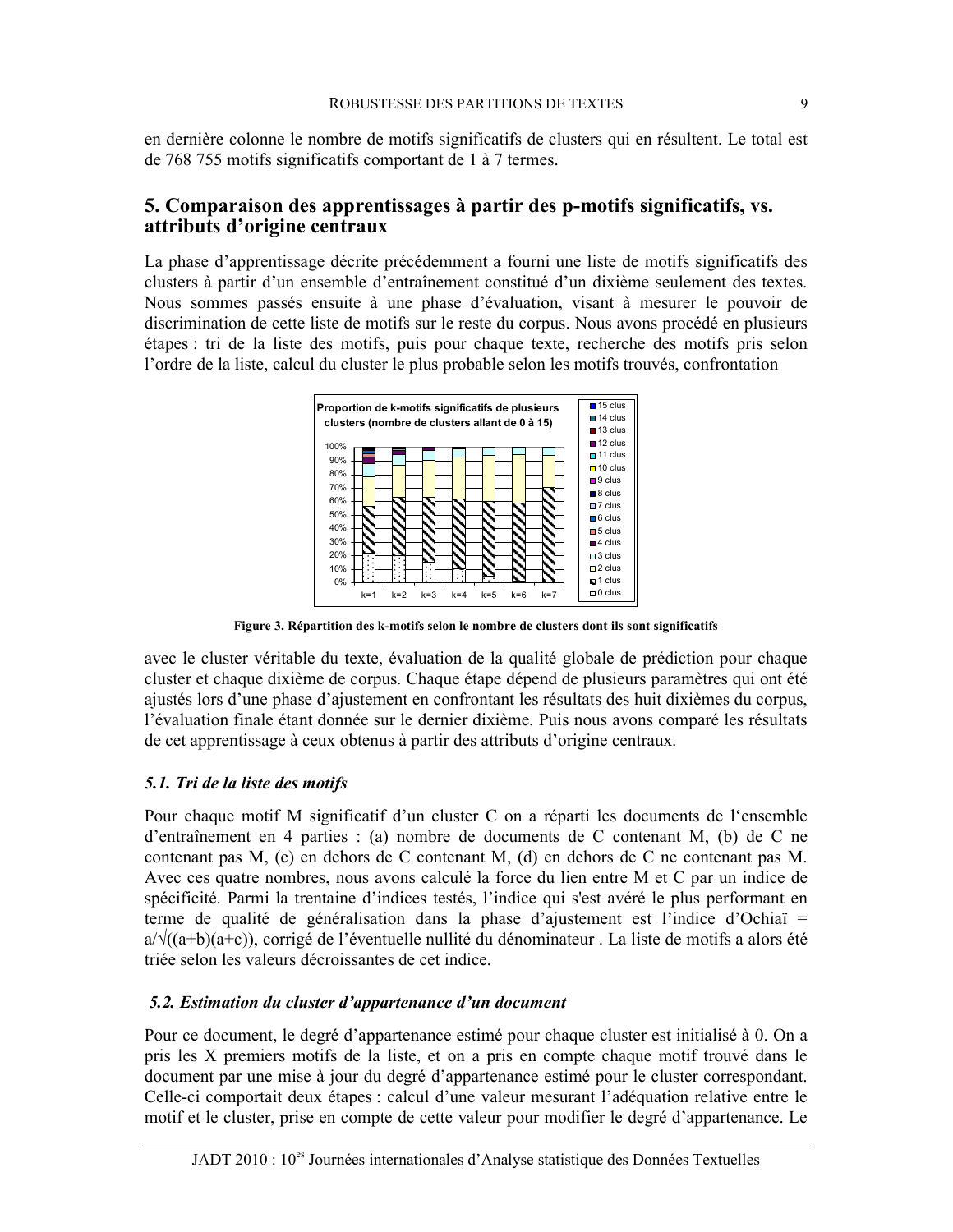cluster estimé du motif est celui qui a la plus grande valeur. Parmi les nombreuses procédures de modification du degré d'appartenance testées (valeurs binaires à additionner, maximum des rangs, etc.), on a gardé celle qui donnait le meilleur résultat dans la phase d'ajustement : mise à jour par ajout de la valeur utilisée pour classer les motifs de la liste.

#### 5.3. Évaluation de la qualité des résultats

Pour mesurer la qualité des résultats, on a calculé le F-score (moyenne harmonique du rappel et de la précision) pour chaque cluster C à partir du décompte des documents du dernier dixième du corpus (l'ensemble de test) en « Vrais Positifs », « Vrais Négatifs », etc. Les résultats sont en figure 4. Ils montrent la grande variabilité de la qualité des clusters : certains, comme le N°45 (LOD/ Linkage analysis/ Polymorphism) ou le 16 (Spectrometry/ Proteomics) dépassent les 80%; d'autres, comme le 14 (Locus/ Microsatellite Locus/ *Polymorphism*) ou le 38 (*genome/ genome size*) n'atteignent pas 50%.



A titre d'illustration, voici un aperçu des six premiers k-motifs du cluster 10 (sur les 34 aboutissant à un AUC de 0.957) : comparative genomic hybridization, hybridization ET tumor ET genomic, hybridization ET tumor, CGH ET comparative genomic hybridization, losses ET genomic, tumor ET genomic. Constat : le développé de l'acronyme CGH figure avec CGH, et ses composants sont omniprésents, seuls ou en conjonction avec d'autres mots.

#### 5.4. Comparaison des résultats des deux méthodes

On compare ici avec une autre méthode d'apprentissage des clusters, à base de mots et non de k-motifs, où la phase d'apprentissage (non-supervisé) sur l'ensemble d'entraînement est endogène (méthode des k-means axiales décrite au paragraphe 3.3). Pour l'attribution des classes aux documents dans la phase de validation. l'indice d'Ochiaï est remplacé par la projection des vecteurs-mots sur leur axe de cluster (cf. section 3). La différence entre les deux résultats porte sur la relation entre la performance atteinte (F-score moyen) et le nombre X de motifs ou de termes sélectionnés dans l'ordre des valeurs décroissantes des indicateurs.



Avec la méthode des k-motifs, la performance sur l'ensemble test (dernier dixième du corpus) augmente avec X, se stabilise autour de 2000 motifs, puis diminue, alors qu'avec celle des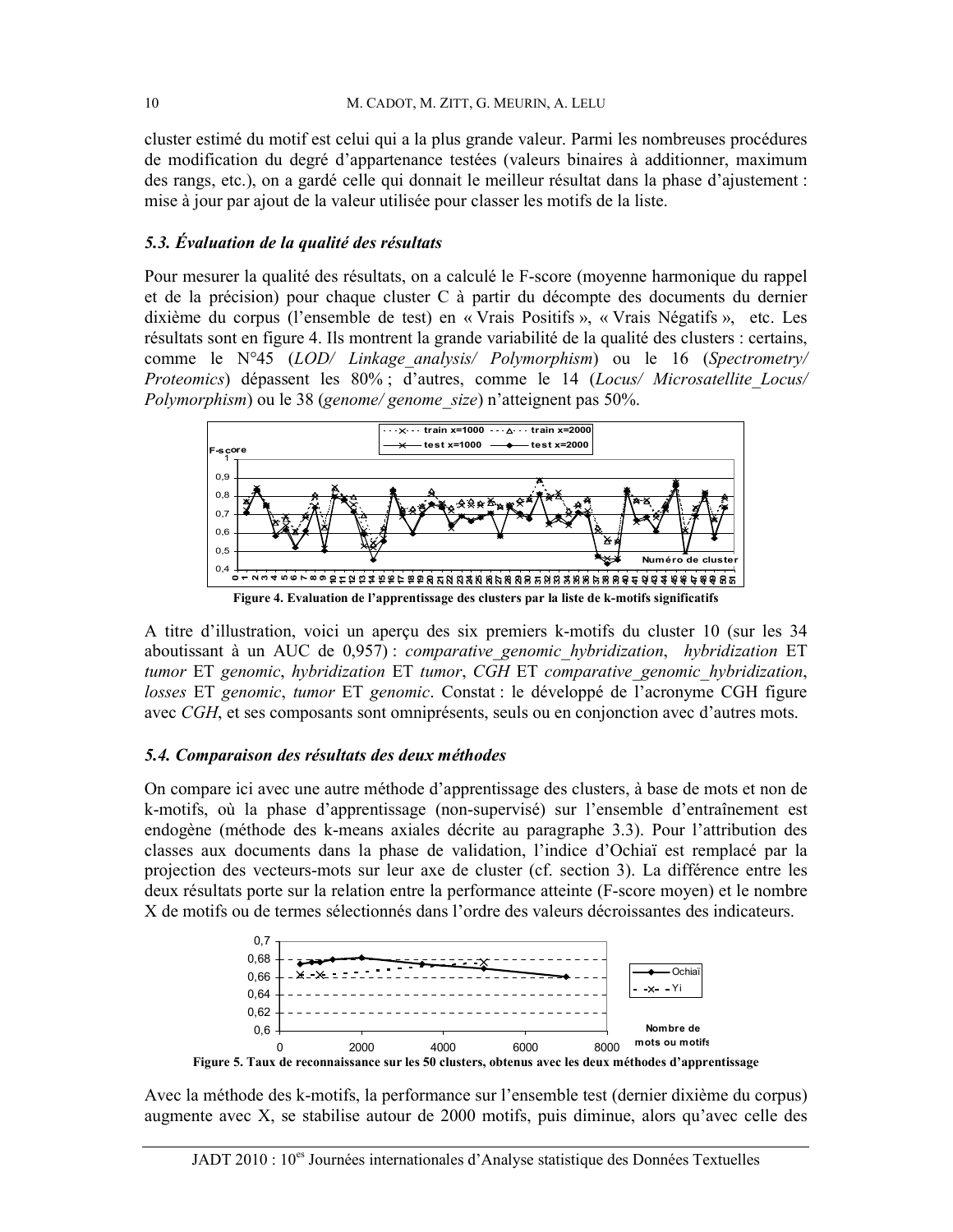« 1-motifs », la performance, plus basse, continue sa croissance quand on augmente le nombre de mots (elle atteindrait 100% avec l'ensemble des mots et des documents). Deux mille k-motifs décrivent donc mieux les clusters, les généralisent mieux, que 5000 mots : c'est dans la ligne d'un principe général de parcimonie de description. A noter que certains clusters se généralisent mieux que d'autres, comme vu plus haut, et que la description par kmotifs est susceptible de changer leurs contours, dans une mesure que nous n'avons pas établie dans la présente étude.

## **6. Conclusions et perspectives**

Nous sommes partis d'un objectif pratique et utilitaire : généraliser une partition, ici obtenue au moyen d'une classification non-supervisée, au moyen d'un ensemble de requêtes le plus réduit possible. Pour ce faire notre exploration s'est appuyée sur des données réelles, de taille suffisante pour utiliser à bon escient la méthodologie de l'apprentissage automatique. Des résultats parfois inattendus ont été établis en chemin :

- Il est techniquement possible d'obtenir par expansion MIDOVA les combinaisons Booléennes de variables binaires caractéristiques d'un corpus d'environ 10 000 documents décrits par 200 000 termes (simples et composés). Ce qui montre qu'en pratique l'explosion combinatoire qu'on pouvait craindre n'a pas lieu, et que les 3-motifs sont les plus nombreux, l'extinction se produisant pour les 6- et 7-motifs.

- Cette expérience a montré que pré-extraire ces termes composés était inutile, et que ceux-ci pouvaient être des *produits* de l'expansion MIDOVA, allégeant d'autant la charge informatique pesant sur l'expansion MIDOVA puisqu'on passerait de 200 000 descripteurs à quelques dizaines de milliers – résultat tout à fait inattendu au départ, mais qui reste à préciser et à approfondir par des études spécifiques.

- Nous avons ensuite réalisé une procédure pour obtenir, au moins sur de très grands ensembles de données binaires, de l'ordre de cent mille individus et plus, 1) des classes nonsupervisées stables, 2) la façon de les caractériser de façon compacte en termes de combinaisons Booléennes de variables, interprétables pour une partie d'entre elles comme des termes composés, pour une autre partie comme des associations thématiques à plus longue portée dans les textes. Ce qui confirme, ici dans un cadre non-supervisé, que le pouvoir de généralisation et la compacité de représentation sont indissolublement liés – résultat dont nous avions l'intuition, mais qui n'était nullement acquis à l'avance. On rejoint ainsi le constat paradoxal déjà fait en apprentissage artificiel : on améliore les performances en *augmentant* dans une première phase la taille de l'espace de description des individus, par exemple en utilisant des noyaux polynomiaux, équivalents à des combinaisons Booléennes dans le cas de données binaires, puis en réalisant une séparation linéaire simple dans cet espace augmenté (Guermeur et Paugam-Moisy 1999). Confirmation aussi du constat de bon sens que les termes composés et expressions figées sont sémantiquement beaucoup plus précis et informatifs que les termes simples.

De nombreuses directions de recherche s'offrent à partir de là, tant dans le domaine pratique – extracteurs de termes, de pseudo-termes, générateurs de requêtes, rétro-requêtage d'un corpus, expansion de requêtes, parallélisation de l'algorithme...- que plus fondamental : compression d'information, apprentissage artificiel, complétion de données manquantes ou de séquences...